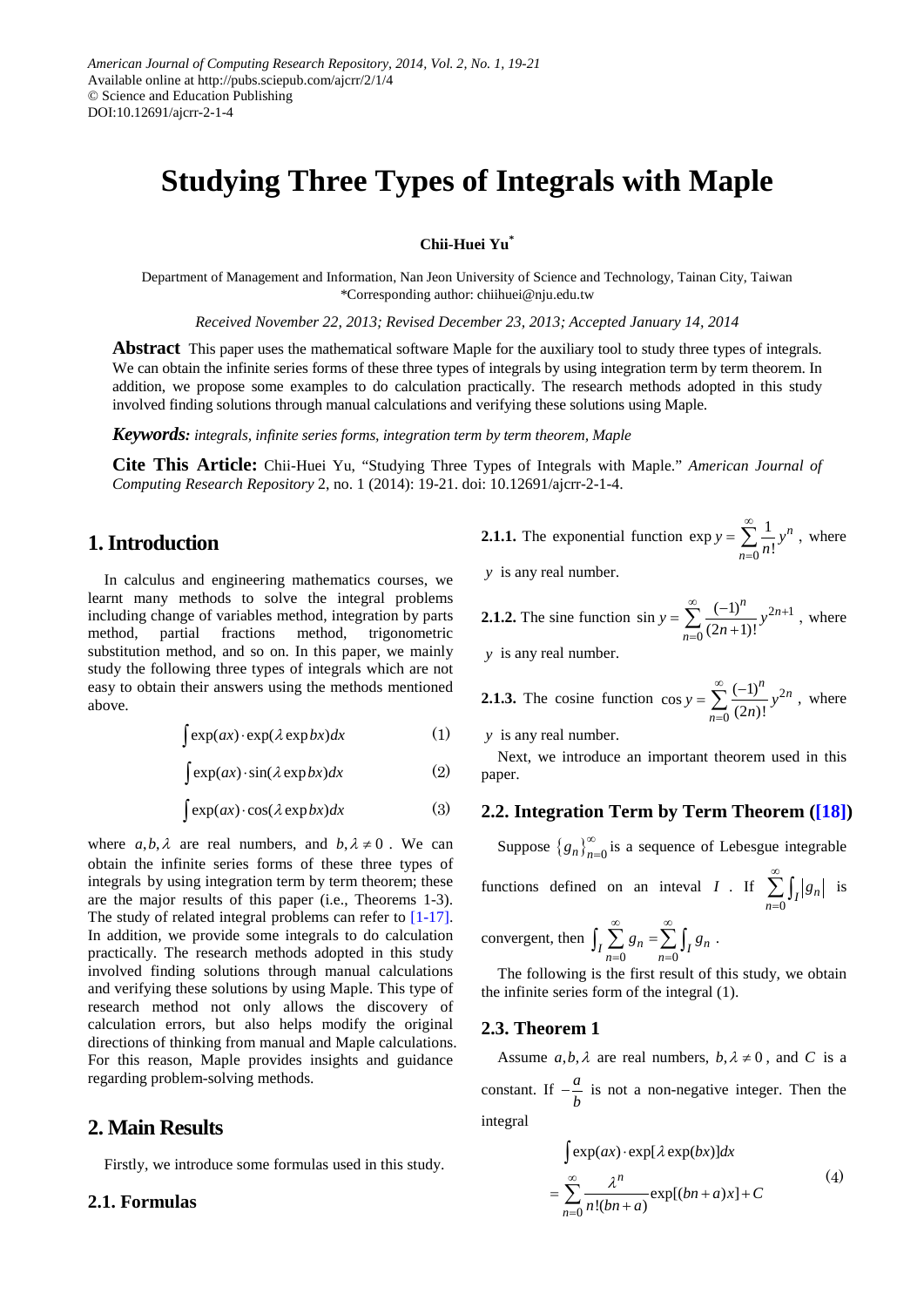**Proof** Because

$$
\exp(ax) \cdot \exp[\lambda \exp(bx)]
$$
  
=  $\exp(ax) \cdot \sum_{n=0}^{\infty} \frac{1}{n!} [\lambda \exp(bx)]^n$   
(By Formula 2.1.1)  
=  $\sum_{n=0}^{\infty} \frac{\lambda^n}{n!} \exp[(bn+a)x]$  (5)

It follows that

 $\int \exp(ax) \cdot \exp[\lambda \exp(bx)] dx$ 

$$
= \int \sum_{n=0}^{\infty} \frac{\lambda^n}{n!} \exp[(bn + a)x] dx
$$

$$
= \sum_{n=0}^{\infty} \frac{\lambda^n}{n!} \int \exp[(bn + a)x] dx
$$

(By integration term by term theorem)

$$
= \sum_{n=0}^{\infty} \frac{\lambda^n}{n!(bn+a)} \exp[(bn+a)x] + C
$$

Next, we determine the infinite series form of the integral (2).

## **2.4. Theorem 2**

If the assumptions are the same as Theorem 1. If 2  $-\frac{b+a}{\cdots}$  $\frac{\alpha}{b}$  is not a non-negative integer, then the integral

$$
\int \exp(ax) \cdot \sin[\lambda \exp(bx)]dx
$$
  
= 
$$
\sum_{n=0}^{\infty} \frac{(-1)^n \lambda^{2n+1}}{(2n+1)!(2bn+b+a)} \exp[(2bn+b+a)x] + C
$$
 (6)

**Proof** Because

 $\exp(ax) \cdot \sin[\lambda \exp(bx)]$ 

$$
= \exp(ax) \cdot \sum_{n=0}^{\infty} \frac{(-1)^n}{(2n+1)!} [\lambda \exp(bx)]^{2n+1}
$$
  
(ByFormula 2.1.2)  

$$
= \sum_{n=0}^{\infty} \frac{(-1)^n \lambda^{2n+1}}{(2n+1)!} \exp[(2bn+b+a)x]
$$
 (7)

We have

$$
\int \exp(ax) \cdot \sin[\lambda \exp(bx)]dx
$$
  
= 
$$
\int \sum_{n=0}^{\infty} \frac{(-1)^n \lambda^{2n+1}}{(2n+1)!} \exp[(2bn+b+a)x]dx
$$
  
= 
$$
\sum_{n=0}^{\infty} \frac{(-1)^n \lambda^{2n+1}}{(2n+1)!} \int \exp[(2bn+b+a)x]dx
$$
  
= 
$$
\sum_{n=0}^{\infty} \frac{(-1)^n \lambda^{2n+1}}{(2n+1)!(2bn+b+a)} \exp[(2bn+b+a)x] + C
$$

The following is the third result in this study, we obtain the infinite series form of the integral (3).

## **2.5. Theorem 3**

Let the assumptions be the same as Theorem 1. If  $-\frac{1}{2}$ − *a b* is not a non-negative integer, then

$$
\int \exp(ax) \cdot \cos[\lambda \exp(bx)]dx
$$
  
= 
$$
\sum_{n=0}^{\infty} \frac{(-1)^n \lambda^{2n}}{(2n)!(2bn+a)} \exp[(2bn+a)x] + C
$$
 (8)

**Proof** Because

$$
\exp(ax) \cdot \cos[\lambda \exp(bx)]
$$
  
=  $\exp(ax) \cdot \sum_{n=0}^{\infty} \frac{(-1)^n}{(2n)!} [\lambda \exp(bx)]^{2n}$   
(ByFormula 2.1.3)  
=  $\sum_{n=0}^{\infty} \frac{(-1)^n \lambda^{2n}}{(2n)!} \exp[(2bn + a)x]$  (9)

It follows that

$$
\int \exp(ax) \cdot \cos[\lambda \exp(bx)]dx
$$
  
= 
$$
\int \sum_{n=0}^{\infty} \frac{(-1)^n \lambda^{2n}}{(2n)!} \exp[(2bn + a)x]dx
$$
  
= 
$$
\sum_{n=0}^{\infty} \frac{(-1)^n \lambda^{2n}}{(2n)!} \int \exp[(2bn + a)x]dx
$$
  
= 
$$
\sum_{n=0}^{\infty} \frac{(-1)^n \lambda^{2n}}{(2n)!(2bn + a)} \exp[(2bn + a)x] + C
$$

# **3. Examples**

In the following, for the three types of integrals in this study, we provide three integrals and use Theorems 1-3 to determine their infinite series form. On the other hand, we evaluate some related definite integrals and employ Maple to calculate the approximations of these definite integrals and their solutions for verifying our answers.

#### **3.1. Example 1**

By Theorem 1, we obtain the following integral

$$
\int \exp(-6x) \cdot \exp[5 \exp(4x)]dx
$$
  
= 
$$
\sum_{n=0}^{\infty} \frac{5^n}{n!(4n-6)} \exp[(4n-6)x] + C
$$
 (10)

Thus, we can evaluate the related definite integral from  $x = -5$  to  $x = -2$ ,

$$
\int_{-5}^{-2} \exp(-6x) \cdot \exp[5 \exp(4x)] dx
$$
  
= 
$$
\sum_{n=0}^{\infty} \frac{5^n}{n!(4n-6)} [\exp(-8n+12) - \exp(-20n+30)]
$$
 (11)

We use Maple to verify the correctness of  $(11)$ . >evalf(int(exp(-6\*x)\*exp(5\*exp(4\*x)),x=-5.-2),20);

$$
1.7810791247247284432.10^{12}
$$